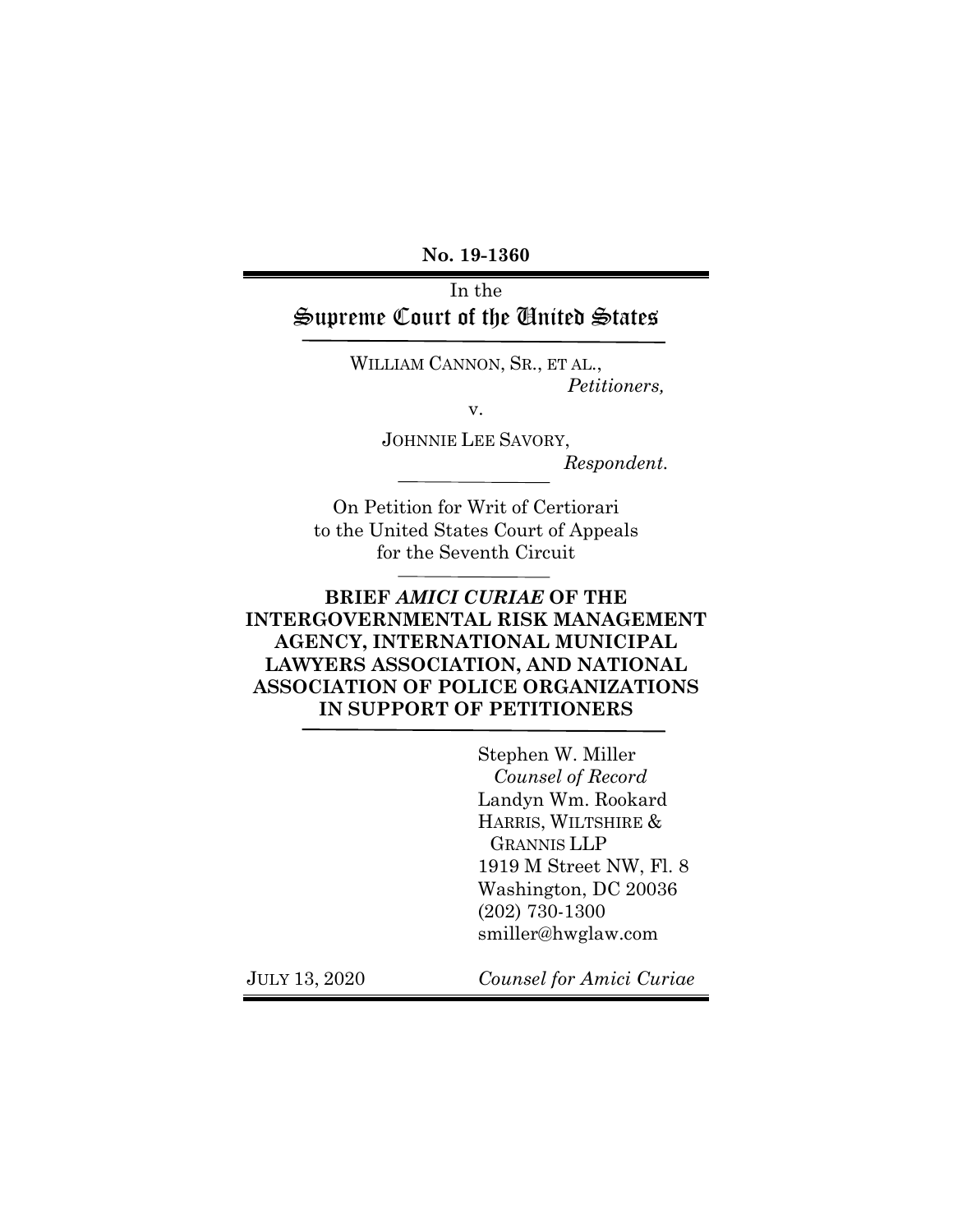# **TABLE OF CONTENTS**

| INTRODUCTION AND SUMMARY OF                                                                                                 |
|-----------------------------------------------------------------------------------------------------------------------------|
|                                                                                                                             |
| I. Because the Statutes Do Not Mandate<br>Otherwise, Accrual Should Be<br>Determined by "Practical Inquiry" 6               |
| II. Accrual Upon Release from Incarceration<br>Would Best Serve All Interests by<br>Providing Predictability and Fairness10 |
|                                                                                                                             |

i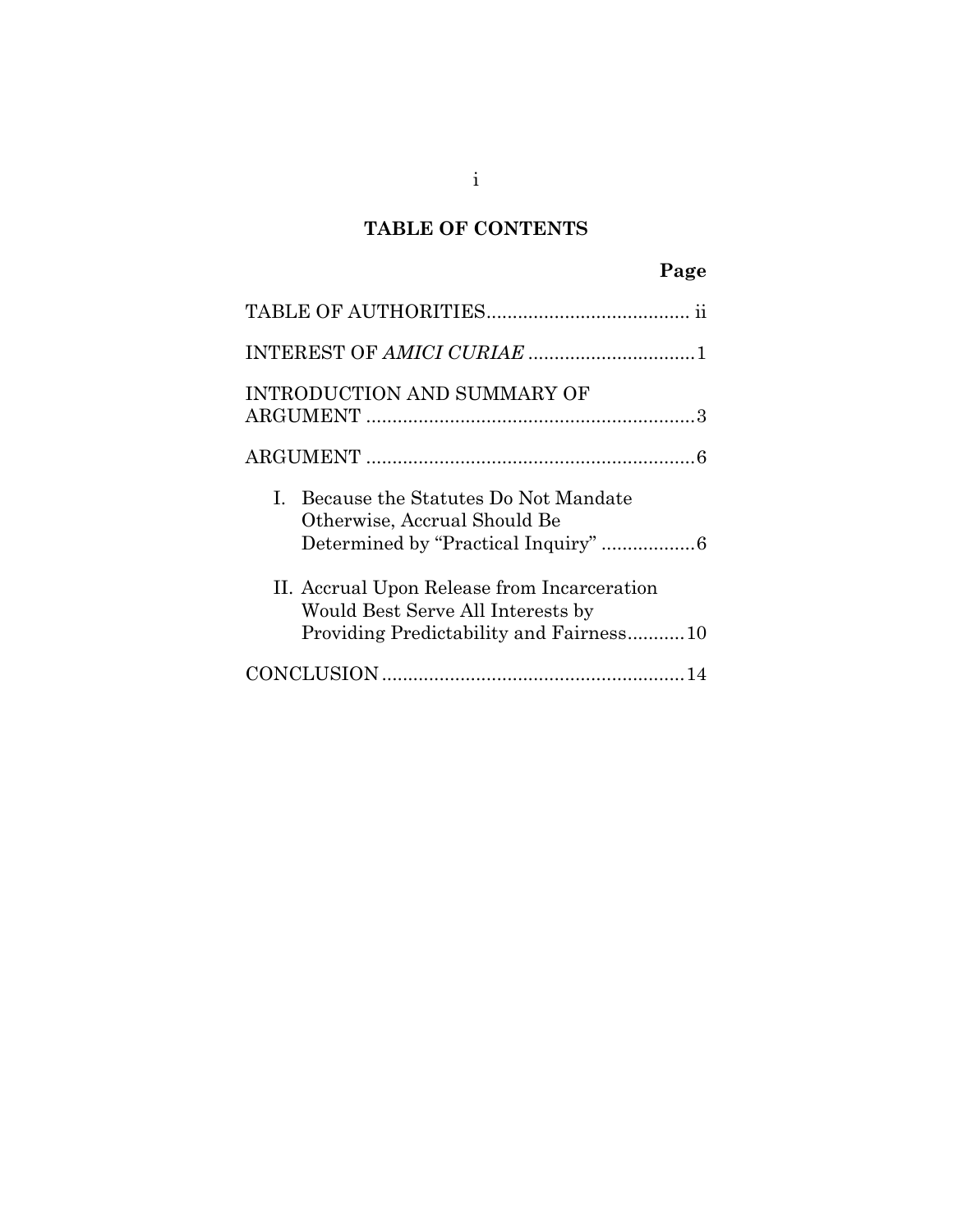# **TABLE OF AUTHORITIES**

| Burnett v. Grattan,                                       |
|-----------------------------------------------------------|
| Cohen v. Longshore,                                       |
| Deemer v. Beard,<br>557 F. App'x 162 (3d Cir. 2014),      |
| Domotor v. Wennet,<br>356 F. App'x 316 (11th Cir. 2009) 3 |
| Entzi v. Redmann,                                         |
| Figueroa v. Rivera,                                       |
| Griffin v. Baltimore Police Department,                   |
| Heck v. Humphrey,                                         |
| Huang v. Johnson,                                         |
| Lyall v. Los Angeles,                                     |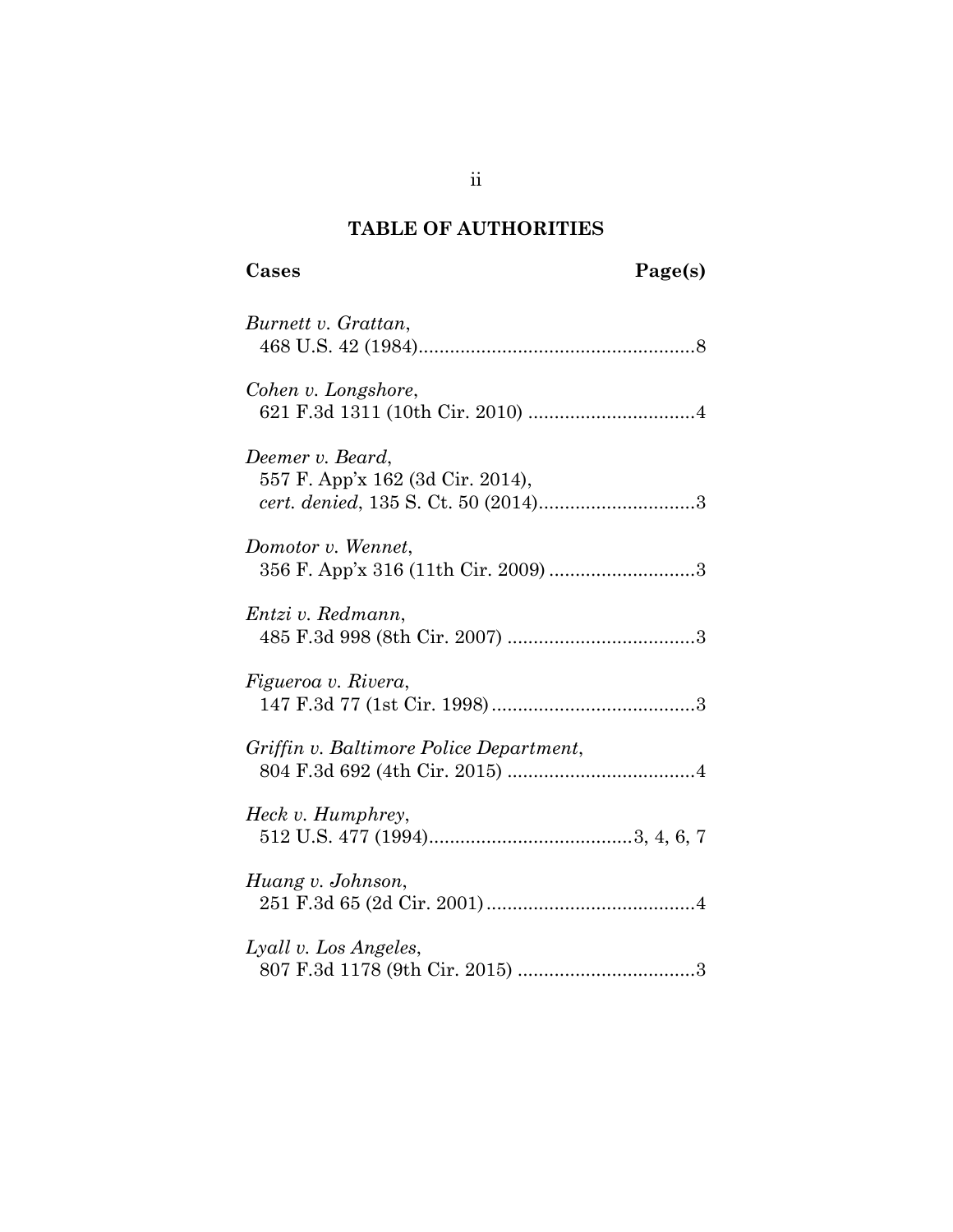# **TABLE OF AUTHORITIES (cont'd)**

| Maleng v. Cook,                                                                                       |
|-------------------------------------------------------------------------------------------------------|
| Newmy v. Johnson,                                                                                     |
| Owens v. Okure,                                                                                       |
| Powers v. Hamilton County Public Defender<br>Commission, 501 F.3d 592 (6th Cir. 2007) 4               |
| Randell v. Johnson,                                                                                   |
| Savory v. Cannon,<br>947 F.3d 409 (7th Cir. 2020), <i>petition</i><br>for cert. docketed, No. 19-1360 |
| Wilson v. Garcia,                                                                                     |
| <b>Statues</b>                                                                                        |
| $\Omega$ $\Omega$ $\Gamma$ $\Gamma$ $\Omega$ $\Gamma$ $\Omega$ $\Omega$ $\Omega$ $\Gamma$ $\Gamma$    |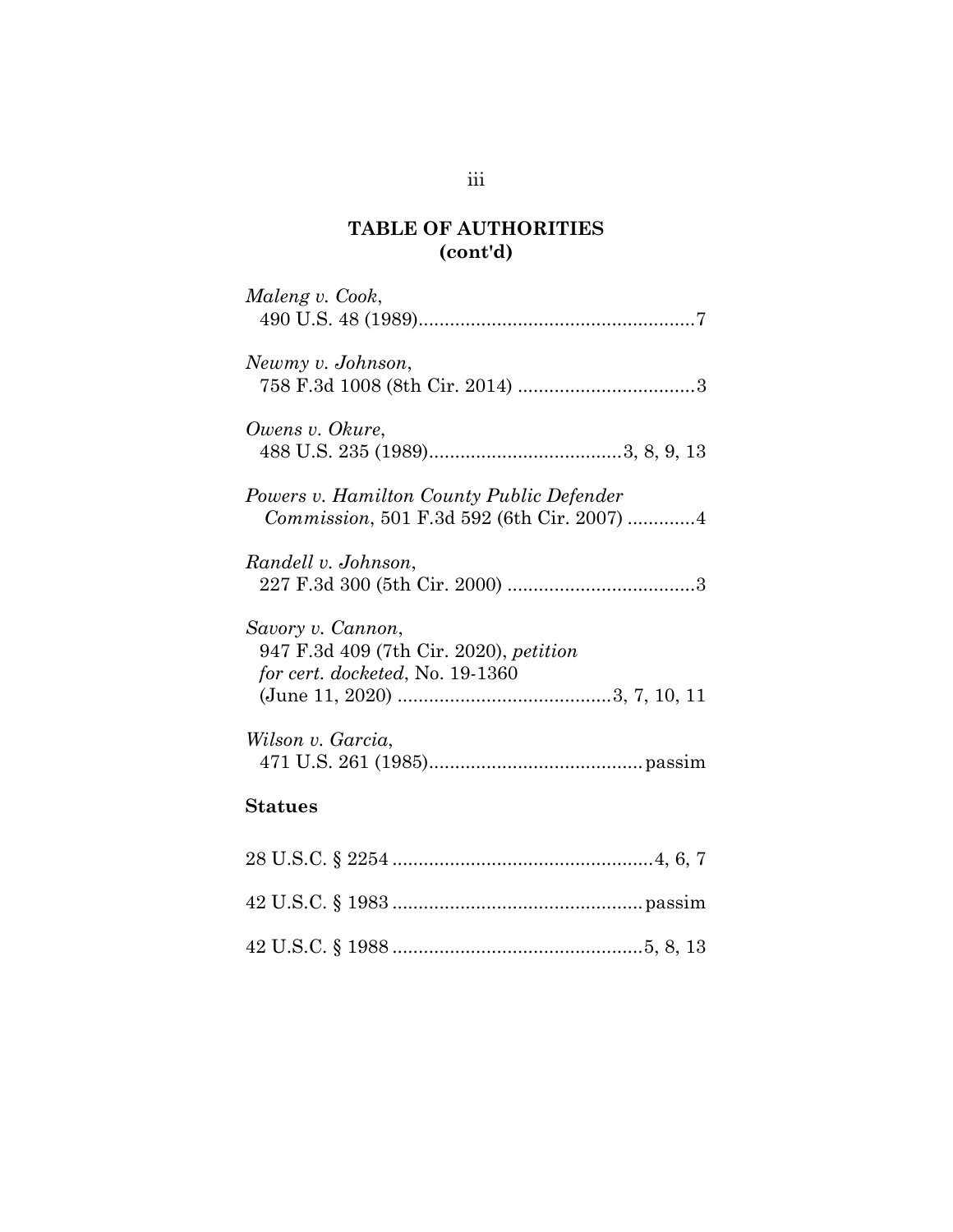## **TABLE OF AUTHORITIES (cont'd)**

## **Other References**

| 50-State Comparison: Pardon Policy & Practice,<br>Restoration of Rights Project (May 2020),  |
|----------------------------------------------------------------------------------------------|
|                                                                                              |
| Alschuler, A. W., <i>Bill Clinton's Parting Pardon</i>                                       |
| Party, 100 J. CRIM. L. & CRIMINOLOGY                                                         |
|                                                                                              |
| Flanders, C., Pardons and the Theory of the "Second-<br>Best", 65 FLA. L. REV. 1559 (2013)11 |
| Van Camp, K. R., Comment, The Pardoning Power:                                               |
| Where Does Tradition End and Legal Regulation                                                |
| Wright, C. & Miller, A., Claim Preclusion—                                                   |
| Exceptions to Claim Preclusion Rules, 18 Fed.                                                |
|                                                                                              |

### iv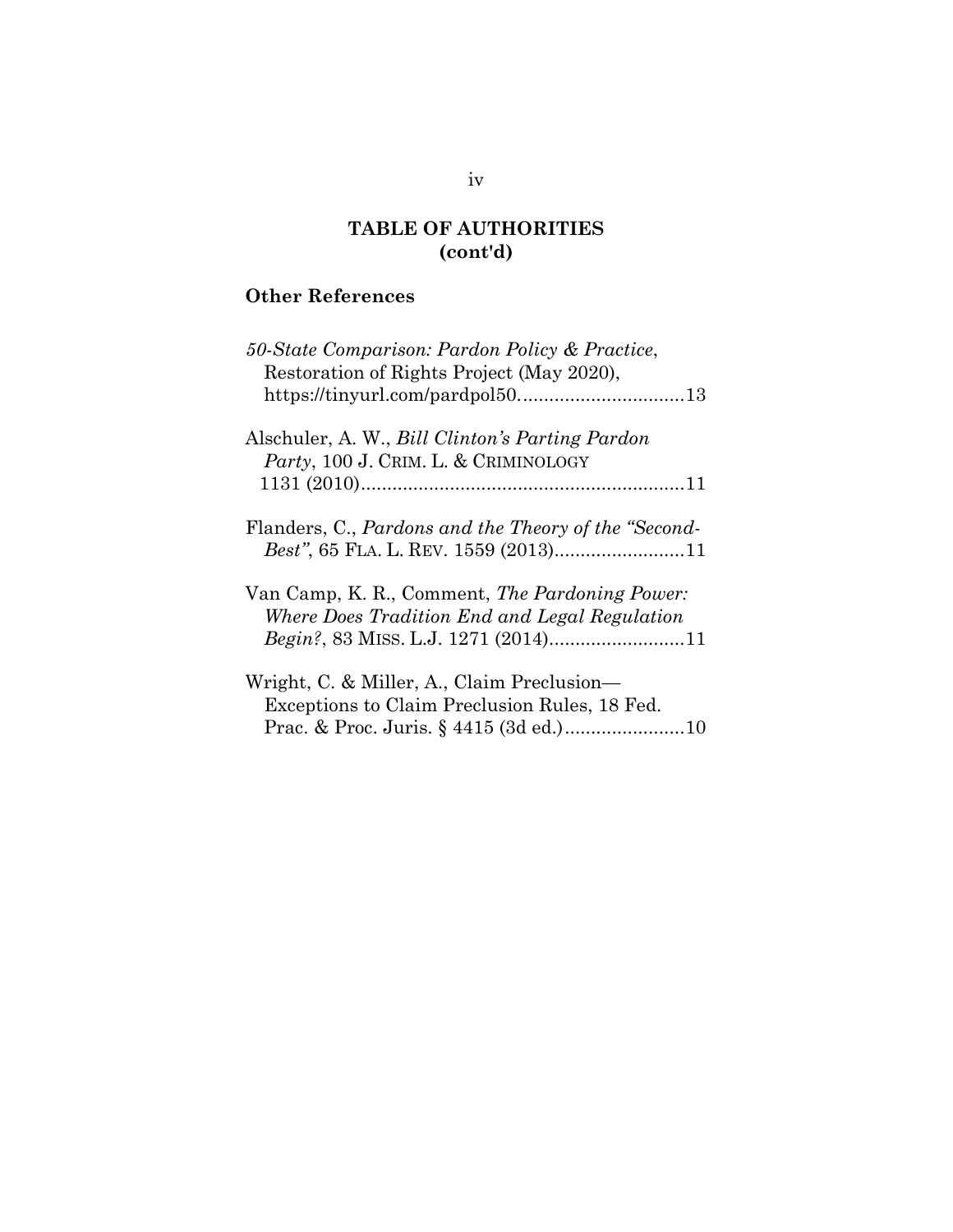#### **INTEREST OF** *AMICI CURIAE***[1](#page-5-0)**

The Intergovernmental Risk Management Agency ("IRMA") is a non-profit, member-owned, selfgoverned public risk pool serving Illinois municipalities. Founded in 1979, IRMA was the first municipal risk pool in Illinois and consists of 71 local municipalities and special service districts in northeastern Illinois, which have joined together to manage and fund their claims and lawsuits. All members also participate in a comprehensive risk management program. IRMA works to fulfill its members' goals of stabilizing future annual contribution rates and improving the quality of risk management services.

The International Municipal Lawyers Association ("IMLA") is a non-profit, non-partisan, professional organization consisting of more than 2,500 members. The membership is comprised of local government entities, including cities, counties, and subdivisions thereof, as represented by their chief legal officers, state municipal leagues, and individual attorneys. IMLA serves as an international clearinghouse of legal information and cooperation on municipal legal matters. Established in 1935, IMLA is the oldest and largest association of attorneys representing United States municipalities, counties, and special districts. IMLA's mission is to advance the responsible

<span id="page-5-0"></span><sup>1</sup> No counsel for any party authored this brief in whole or in part, and no person or entity other than *amici* and their counsel made a monetary contribution to the preparation or submission of this brief. All parties were notified of *amici curiae*'s intent to submit this brief at least 10 days before it was due, and all parties have consented to the filing of this brief.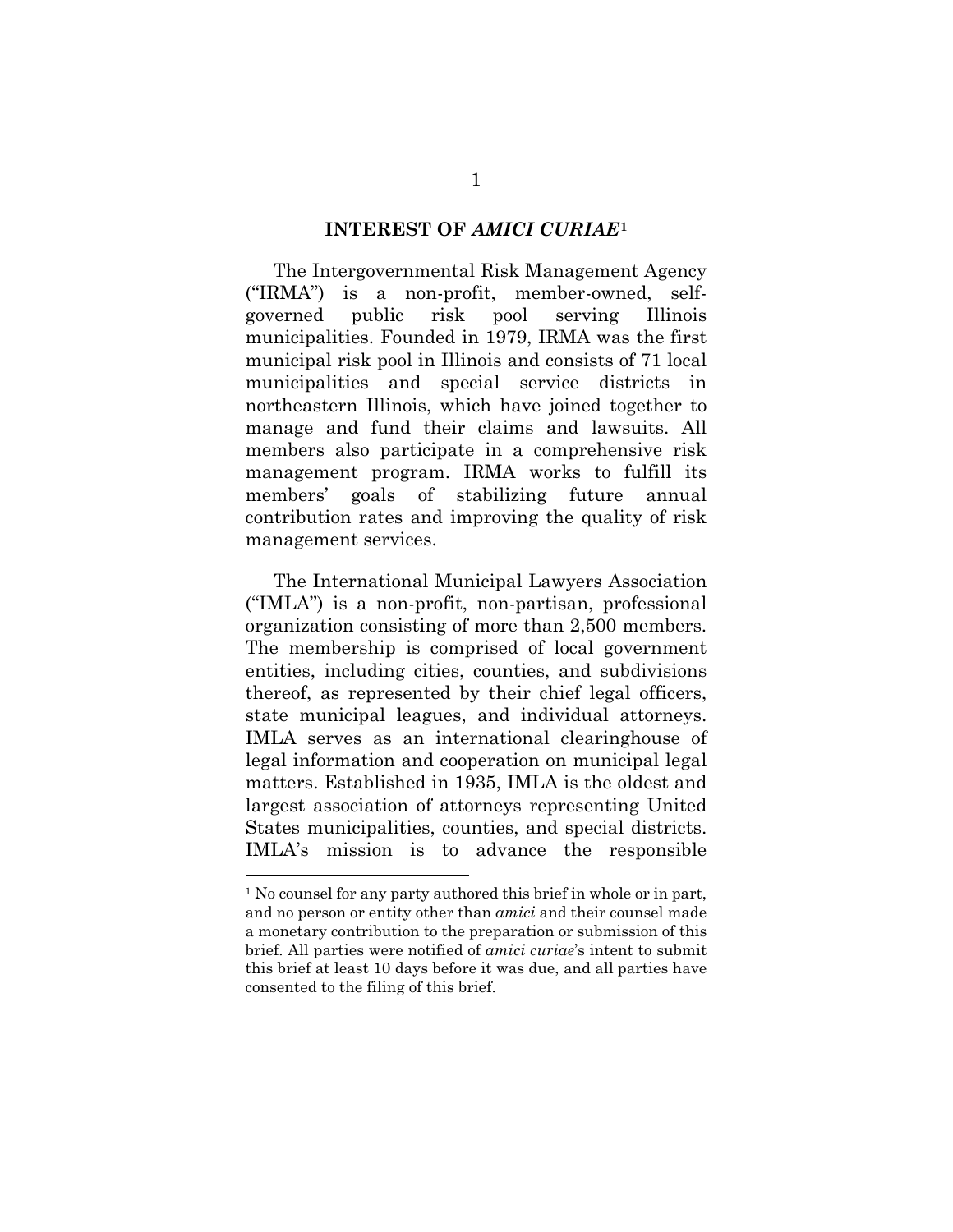development of municipal law through education and advocacy by providing the collective viewpoint of local governments around the country on legal issues before the United States Supreme Court, the United States Courts of Appeals, and in state supreme and appellate courts.

The National Association of Police Organizations ("NAPO") is a coalition of police units and associations from across the United States. It was organized for the purpose of advancing the interests of America's law enforcement officers. Founded in 1978, NAPO is the strongest unified voice supporting law enforcement in the country. NAPO represents over 1,000 police units and associations, and over 241,000 sworn law enforcement officers who share a common dedication to fair and effective law enforcement. NAPO often appears as *amicus curiae* in cases of special importance.

*Amici* have a strong interest in this case because they believe in responsible governance at all levels and are heavily invested in the fair and efficient resolution of civil rights lawsuits. *Amici* and their members are among those greatly impacted by the unfairness and uncertainty of the lower court's decision to apply the *Heck* bar to claims brought after a plaintiff is released from custody. In *amici*'s experience, the lower court's ruling prevents deserving plaintiffs from pursuing their claims and deprives putative defendants of any ability to predict when the risk of potential litigation will pass.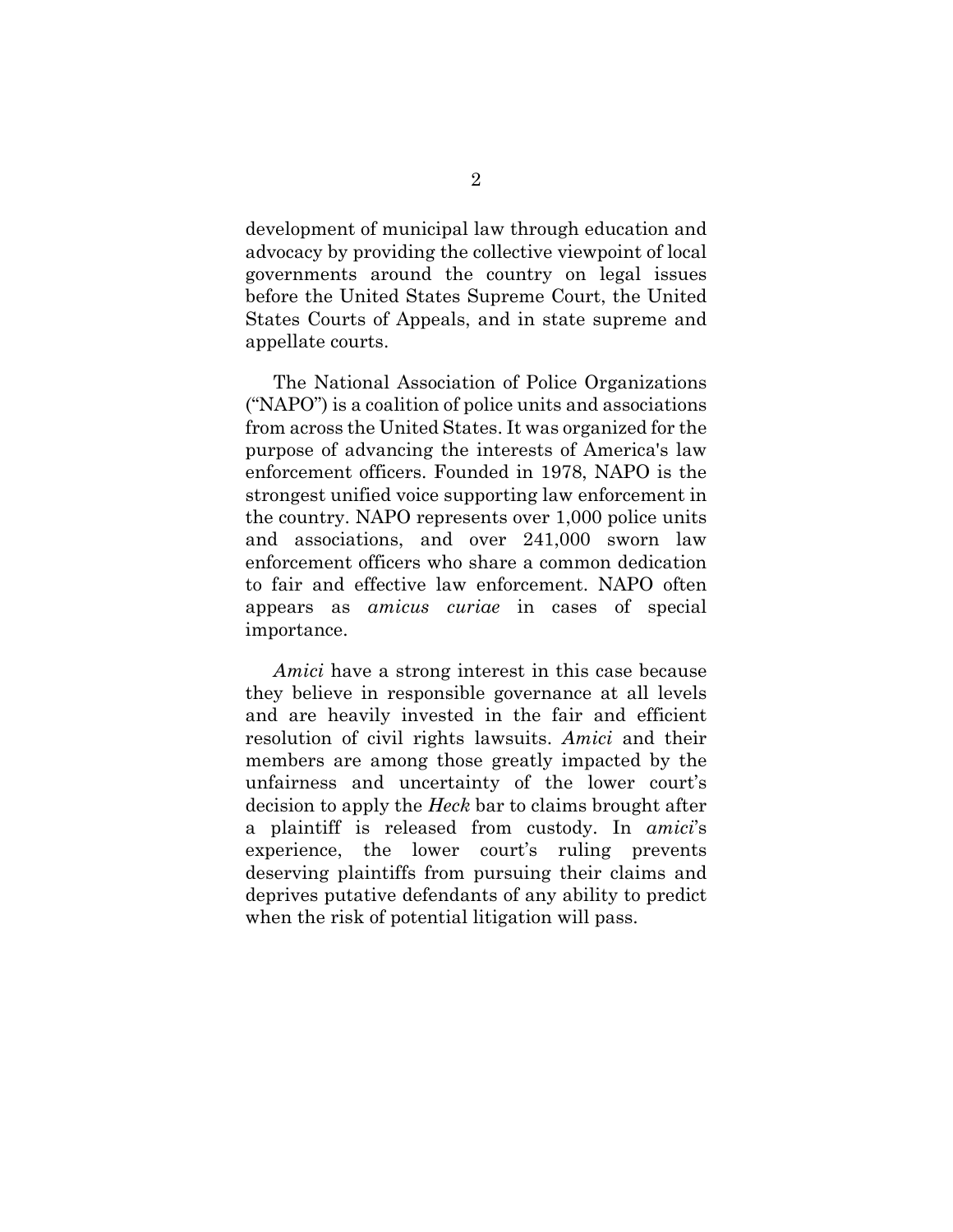#### **INTRODUCTION AND SUMMARY OF ARGUMENT**

When the Court "confront[ed] the consequences of Congress' failure to provide a specific statute of limitations to govern § 1983 actions," *Owens v. Okure*, 488 U.S. 235, 239 (1989), it undertook "a practical inquiry" to "provide courts with a rule . . . that can be applied with *ease and predictability* in all 50 states," *id.* at 242–43 (emphasis added). Yet footnote 10 of the Court's seminal decision in *Heck v. Humphrey*, 512 U.S. 477, 490 n.10 (1994), has given rise to an acknowledged circuit split, making it entirely unpredictable as to when a claim under § 1983 may arise under certain circumstances. *See Newmy v. Johnson*, 758 F.3d 1008, 1010 (8th Cir. 2014); *see also*  Petition, p. 23-30*.*

One line of cases, adopted by the lower court, provides that a cause of action under § 1983 accrues only upon "favorable termination of [a] conviction" after an individual is released from prison." *Savory v. Cannon*, 947 F.3d 409, 428 (7th Cir. 2020), *petition for cert. docketed*, No. 19-1360 (June 11, 2020); *see, e.g.*, *Lyall v. L.A.*, 807 F.3d 1178 (9th Cir. 2015); *Figueroa v. Rivera*, 147 F.3d 77, 80 (1st Cir. 1998); *Deemer v. Beard*, 557 F. App'x 162, 166 (3d Cir. 2014), *cert. denied*, 135 S. Ct. 50 (2014); *Randell v. Johnson*, 227 F.3d 300, 301 (5th Cir. 2000); *Entzi v. Redmann*, 485 F.3d 998, 1003 (8th Cir. 2007); *Domotor v. Wennet*, 356 F. App'x 316 (11th Cir. 2009). Under this rule, a § 1983 claim may arise at literally any time—conceivably even decades after an individual's term of incarceration has ended—subject only to the whims of a state's political pardon process. The result is "[a]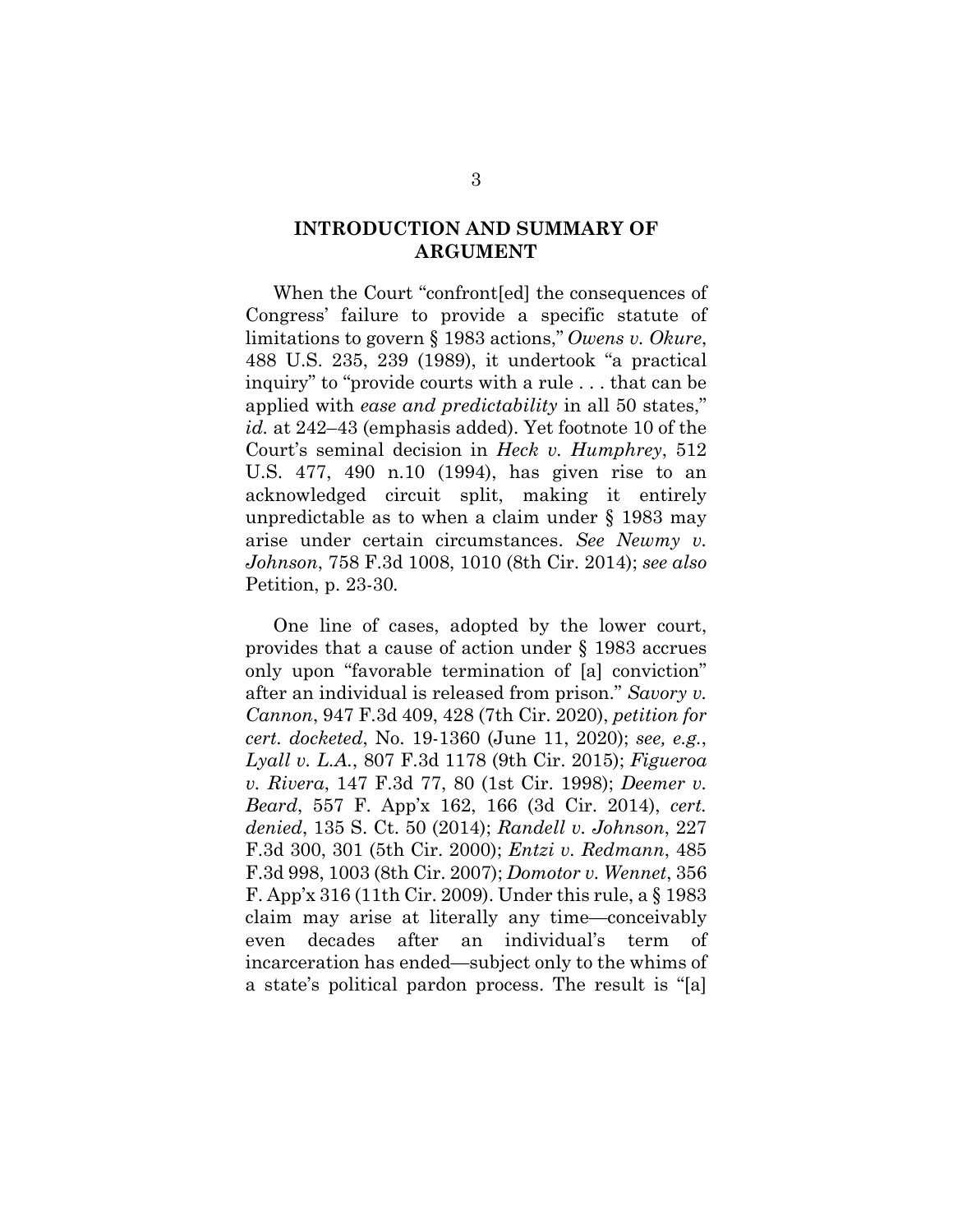federal cause of action [that may be] 'brought at any distance of time," something that is "utterly repugnant to the genius of our laws.'" *Wilson v. Garcia*, 471 U.S. 261, 271 (1985) (quoting *Adams v. Woods*, 6 U.S. (2 Cranch) 336, 342 (1805)). There is no justification for an accrual rule that admits of such unpredictable results.

*Heck* was built on the need to reasonably reconcile "the two most fertile sources of federal-court prisoner litigation—the Civil Rights Act of 1871, Rev. Stat. § 1979, as amended, 42 U.S.C. § 1983, and the federal habeas corpus statute, 28 U.S.C. § 2254." 512 U.S. at 480. But once an individual is released from incarceration, the need to account for the latter by delaying accrual of an action under the former disappears entirely. The Second Circuit splits from the approach outlined above and has adopted a pragmatic approach to determining accrual—namely, holding § 1983 claims accrue upon release from custody. *Huang v. Johnson*, 251 F.3d 65 (2d Cir. 2001). Further muddying the waters, a third line of cases adds the additional requirement that release from custody eliminates the *Heck* bar, but only where the plaintiff lacked access to federal habeas relief while in custody. *Griffin v. Baltimore Police Dep't*, 804 F.3d 692 (4th Cir. 2015); *Powers v. Hamilton Cty. Pub. Def. Comm'n*, 501 F.3d 592 (6th Cir. 2007); *Cohen v. Longshore*, 621 F.3d 1311, 1317 (10th Cir. 2010).

This circuit split carries serious real-world consequences that warrant resolution by the Court. Under the Seventh Circuit's formulation, the availability of a § 1983 action turns on each state's unpredictable pardon process. This vests state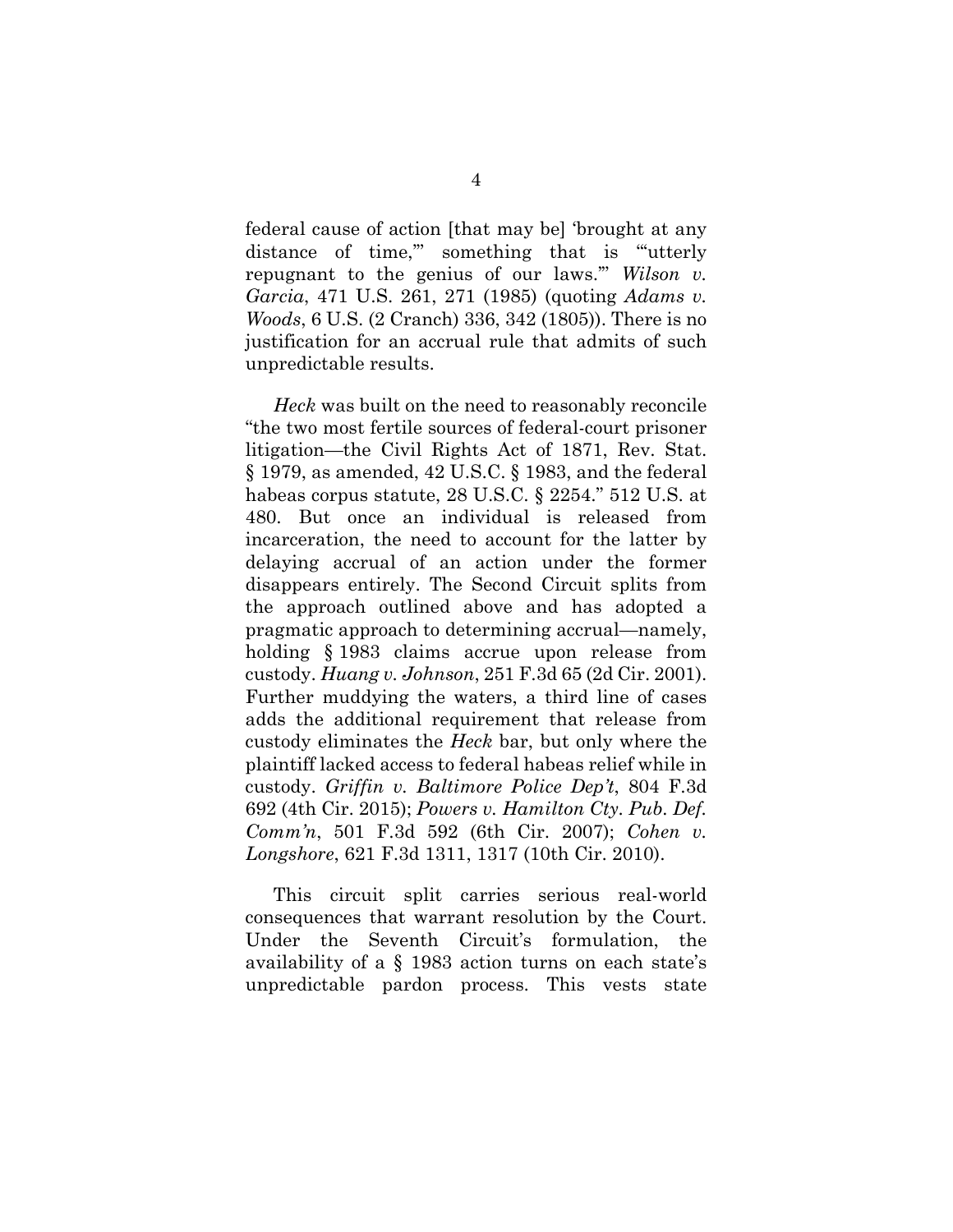governors with the final say in whether a plaintiff may bring a lawsuit under a bedrock federal statute, invites perpetual petitions for pardons as gubernatorial administrations change, and leaves retired public officials and the estates of deceased public officials subject to ever changing political winds and unable to ascertain with any "confidence when their delicts lie in repose." *Wilson*, 471 U.S. at 275 n.34. These results are unfair to both plaintiffs and defendants, and the unfairness reverberates beyond the immediate parties to the myriad community interests at play in § 1983 litigation. Indeed, municipalities and their insurers lack any means to even hazard a guess when or whether a § 1983 lawsuit may accrue.

In striving to outline the appropriate procedure for identifying the applicable statute of limitations under 42 U.S.C. § 1988, the Court succinctly explained that "the legislative purpose to create an effective remedy for the enforcement of federal civil rights is obstructed by uncertainty in the applicable statute of limitations, for *scarce resources must be dissipated by useless litigation on collateral matters*." *Id.* at 275 (emphasis added). When a claim does accrue, perhaps years or decades after incarceration, municipalities and their residents are stuck with a significant portion of the bill in ancillary litigation just to determine who should bear responsibility for defending against, and potentially paying any judgment from, a § 1983 lawsuit. With a re-entrenched circuit split and a pure issue of law, this case provides the perfect opportunity for course correction.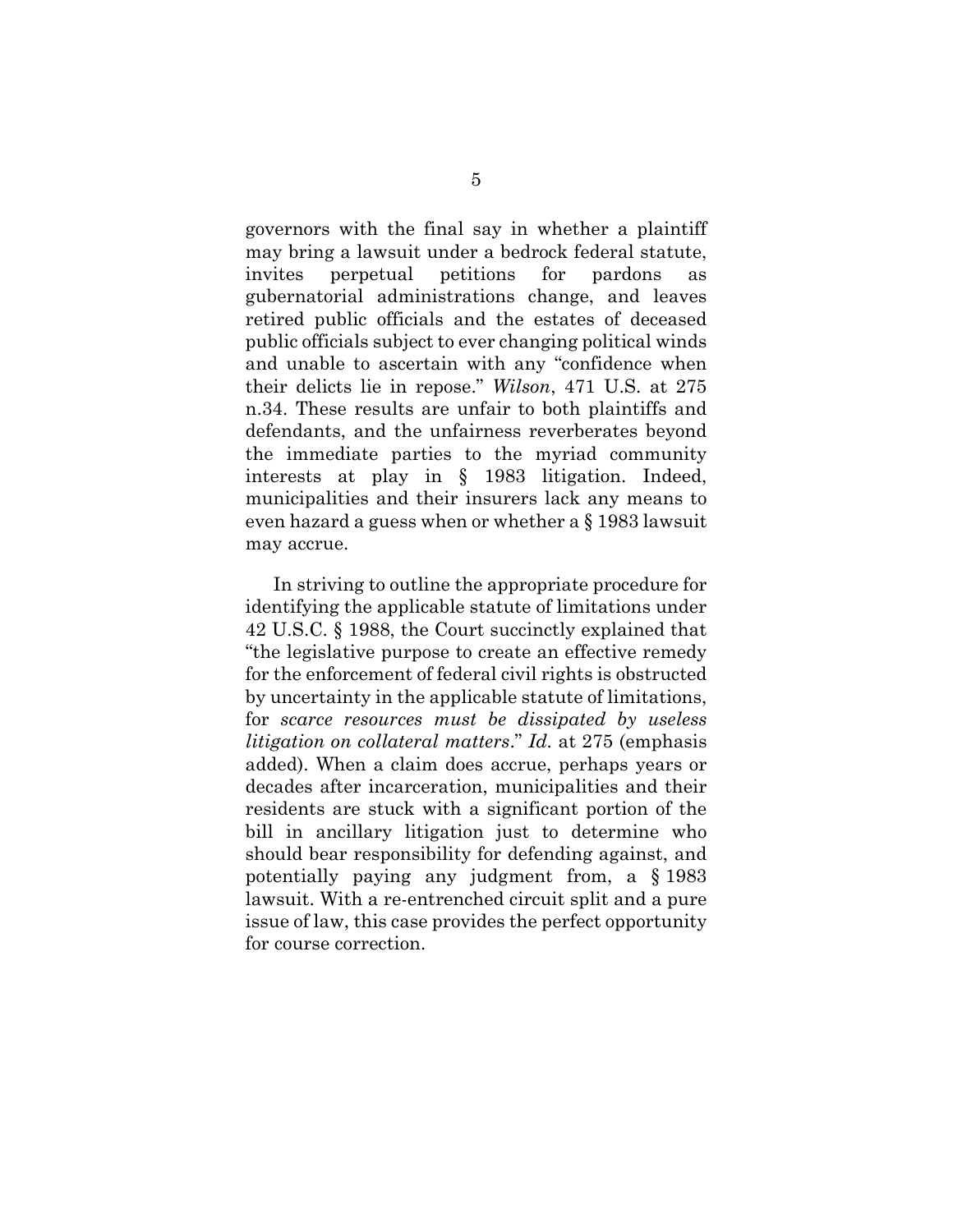#### **ARGUMENT**

#### **I. Because the Statutes Do Not Mandate Otherwise, Accrual Should Be Determined by "Practical Inquiry."**

The important habeas considerations that motivated *Heck* play no role after incarceration, so the same pragmatic guideposts that underlie the Court's § 1983 statute of limitations jurisprudence should guide here.

*Heck* sought to reconcile two "overlap[ping]" provisions of federal law that serve different purposes and impose different procedural requirements." 512 U.S. at 481. Section 2254, the federal habeas corpus statute, provides "the exclusive remedy for a state prisoner who challenges the fact or duration of [their] confinement and seeks immediate or speedier release." *Id.* (citing *Preiser v. Rodriguez*, 411 U.S. 475 (1973)). Critically, while "exhaustion of state remedies 'is *not* a prerequisite to an action under § 1983,'" *id.* (citing *Patsy v. Bd. of Regents of Fla.*, 457 U.S. 496, 501 (1982)), a writ of habeas corpus may not issue unless "the applicant has exhausted the remedies available in the courts of the State," 28 U.S.C. § 2254(b)(1)(A). *Heck* held that the exclusivity of the latter could not be circumvented by a suit for damages under the former, and thus "[e]ven a prisoner who has fully exhausted available state remedies has no cause of action under § 1983 unless and until the conviction or sentence is reversed, expunged, invalidated, or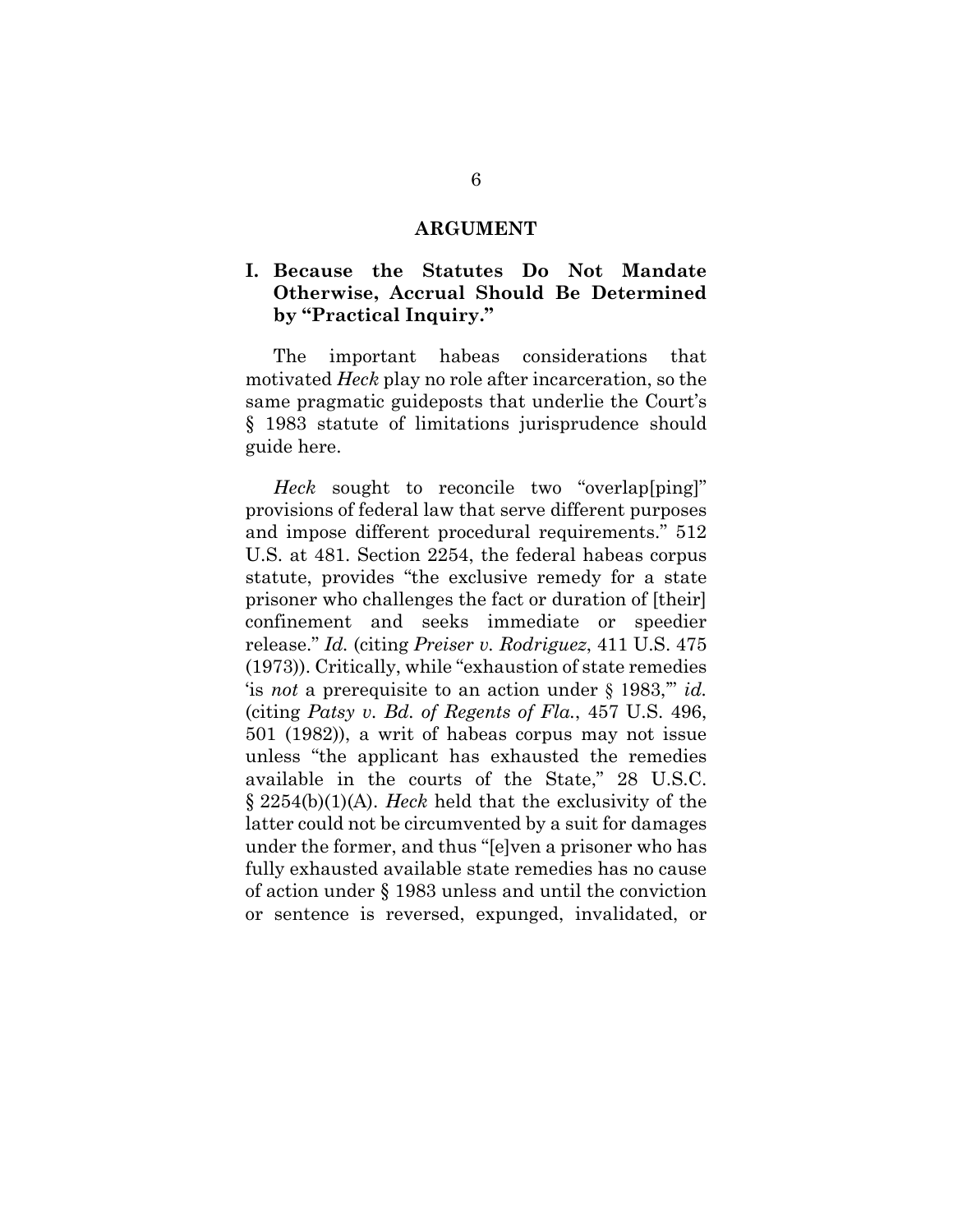impugned by the grant of a writ of habeas corpus." 512 U.S. at 489.

Neither *Heck* (which dealt with an incarcerated individual's action for damages) nor any other decision of this Court has squarely addressed the issue presented here: whether *after* an individual is released from incarceration, their conviction must nevertheless be invalidated to trigger accrual of a § 1983 action. As evidenced by the deep and entrenched circuit split, this is a recurring issue.

Certainly nothing in § 2254 or § 1983 requires such a result. Indeed, "[t]he federal habeas statute gives the United States district courts jurisdiction to entertain petitions for habeas relief only from persons who are '*in custody* in violation of the Constitution or laws or treaties of the United States.'" *Maleng v. Cook*, 490 U.S. 488, 490 (1989) (quoting 28 U.S.C.  $\S 2241(c)(3)$  (citing  $\S 2254(a)$ ). Once an individual is no longer in custody, not only does a remedy under § 2254 become unavailable, but also the need to reconcile habeas procedure with § 1983 drops out. And there's no basis to otherwise graft additional "exhaustion" or favorable termination requirements on accrual of a § 1983 claim where Congress has declined to impose any and where § 2254 is not implicated.[2](#page-11-0) *See, e.g.*, *Savory*, 947 F.3d at 434

<span id="page-11-0"></span><sup>2</sup> To the extent rectifying unfairness of the favorable termination accrual rule requires any deviation from common-law "prerequisites" for malicious prosecution suits, *Heck* contemplated that such common-law rules would "provide the appropriate *starting point*"—*not* the definitive ending point—"for the inquiry under § 1983." *Heck*, 512 U.S. at 483 (quoting *Carey v. Piphus*, 435 U.S. 247, 257–58 (1978)); *see Wilson*, 471 U.S. at 272 ("Because the § 1983 remedy is one that can override certain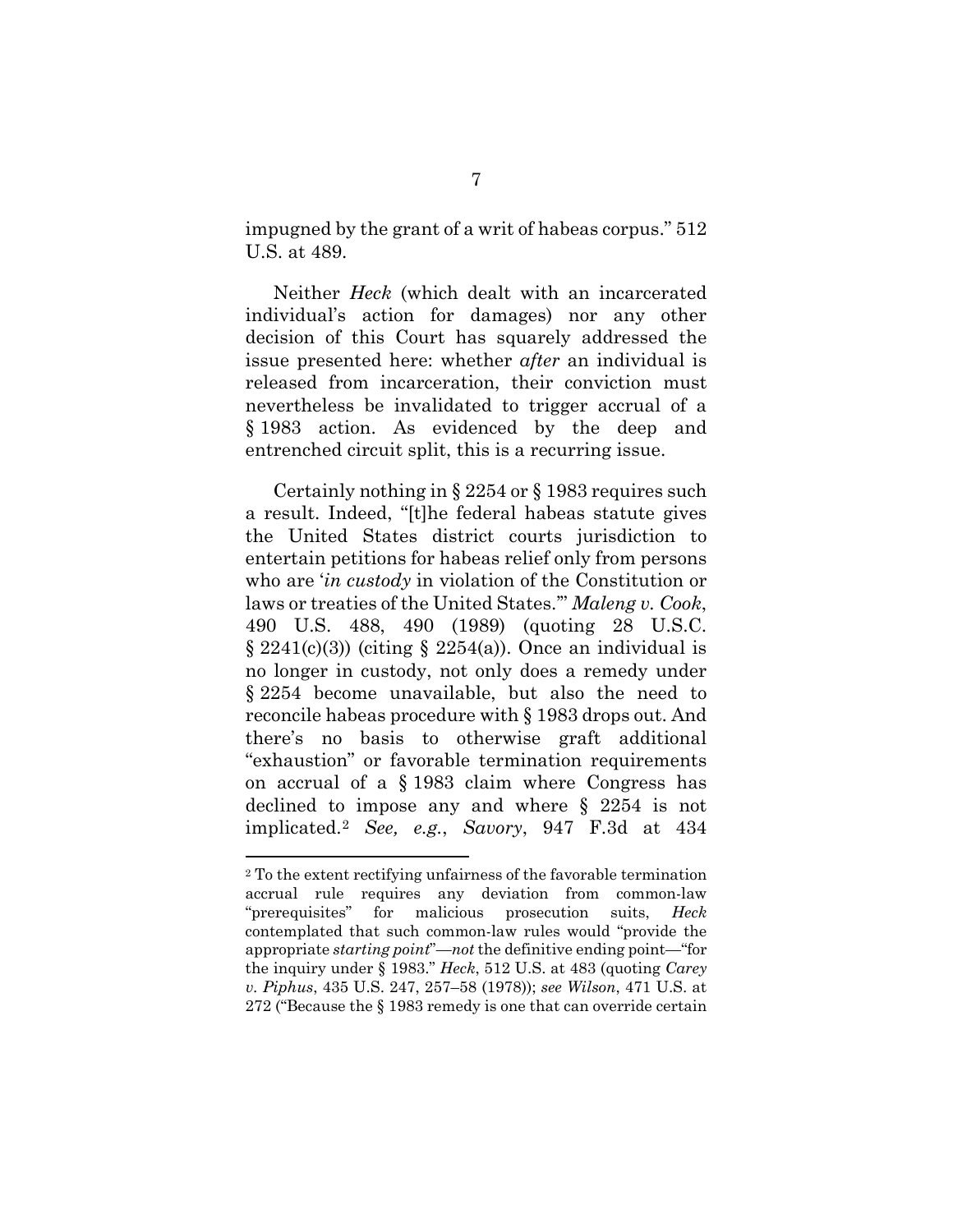(Easterbrook, J., dissenting) ("Congress could create by legislation a rule foreclosing damages until a plaintiff, although no longer in prison, has been vindicated by a pardon or certificate of innocence, but such a rule cannot be found in any enacted statute.").

The Court has repeatedly recognized that, in the absence of a statutory mandate, the task of sculpting the contours of § 1983 requires "essentially a practical inquiry." *Owens*, 488 U.S. at 242 (citing *Wilson*, 471 U.S. at 272); *see Heck*, 512 U.S. at 483 (quoting *Memphis Cmty. Sch. Dist. v. Stachura*, 477 U.S. 299, 305 (1986) (explaining that § 1983 "creates a species of tort liability")). The Court's § 1983 jurisprudence recognizes the need to "take into account practicalities that are involved in litigating federal civil rights claims." *Burnett v. Grattan*, 468 U.S. 42, 50 (1984), *holding modified by Wilson*, 471 U.S. 261; *Wilson*, 471 U.S. at 275. And as the Court recognized, even the "borrowing process" of § 1988 must account for "'the predominance of the federal interest.'" *Wilson*, 471 U.S. at 269 (quoting *Burnett*, 468 U.S. at 48). "Even when principles of state law are borrowed to assist in the enforcement of this federal remedy, the state rule is adopted as 'a federal rule responsive to the need whenever a federal right is impaired.'" *Id.*

kinds of state laws, . . . it can have no precise counterpart in state law. . . . [I]t is the purest coincidence when state statutes or the common law provide for equivalent remedies; any analogies to those causes of action are bound to be imperfect." (internal quotations omitted) (internal citations omitted)).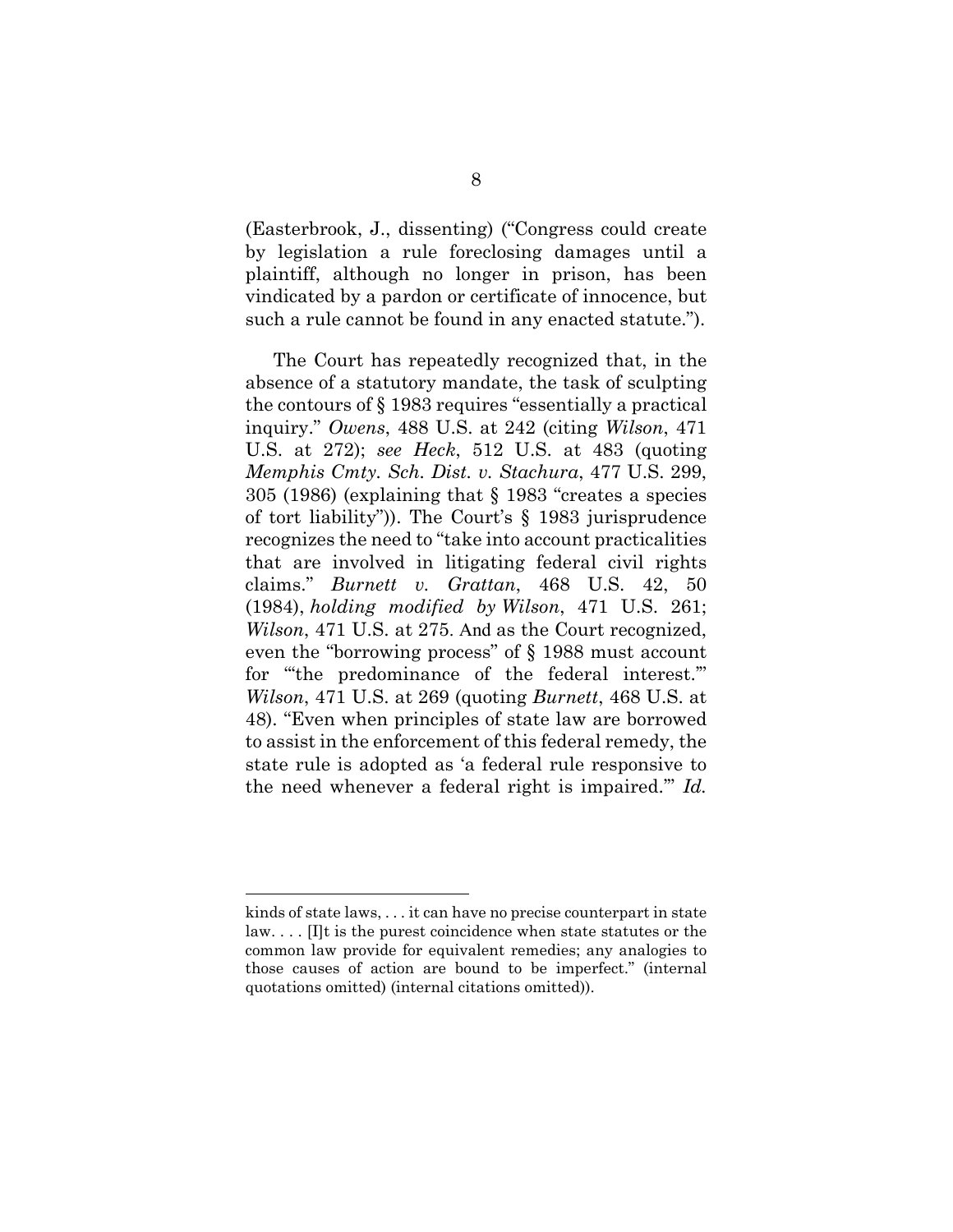(quoting *Sullivan v. Little Hunting Park, Inc.*, 396 U.S. 229, 240 (1969)).

These same prudential considerations should guide in identifying the appropriate rule of accrual. Indeed, a key consequence of the Seventh Circuit's rule, echoed by several other circuits, is to give state authorities final say over the accrual of the bedrock federal civil rights action. The potential parties to § 1983 litigation, both plaintiffs and defendants, deserve a clear accrual rule, such as that adopted by the Second, Fourth, Sixth, and Tenth Circuits, that is not wholly dependent upon the political pardon process. Furthermore, as a statute designed to remedy abuses of public authority, § 1983 litigation affects whole communities, beyond the individual parties, that need means to discern when the threat of litigation has passed. The unpredictability and unfairness of the Seventh Circuit's rule eviscerates the "simple approach" the Court has sought in borrowing a reasonable statute of limitations. *Id.* at 275.

Most importantly, the circuit split engenders the same needless "conflict, confusion and uncertainty" that led the Court to revisit the statute of limitations issue and take corrective action in *Owens*, doing away with the requirement that courts seek "state-law analogies for particular § 1983 claims." 488 U.S. at 240 (quoting *Wilson*, 471 U.S. at 266) ("The practice of seeking state-law analogies for particular § 1983 claims bred confusion and inconsistency in the lower courts . . . ."). Tasked with ensuring the effective operation of § 1983, the Court should stop the accrual rule from introducing the same disparity and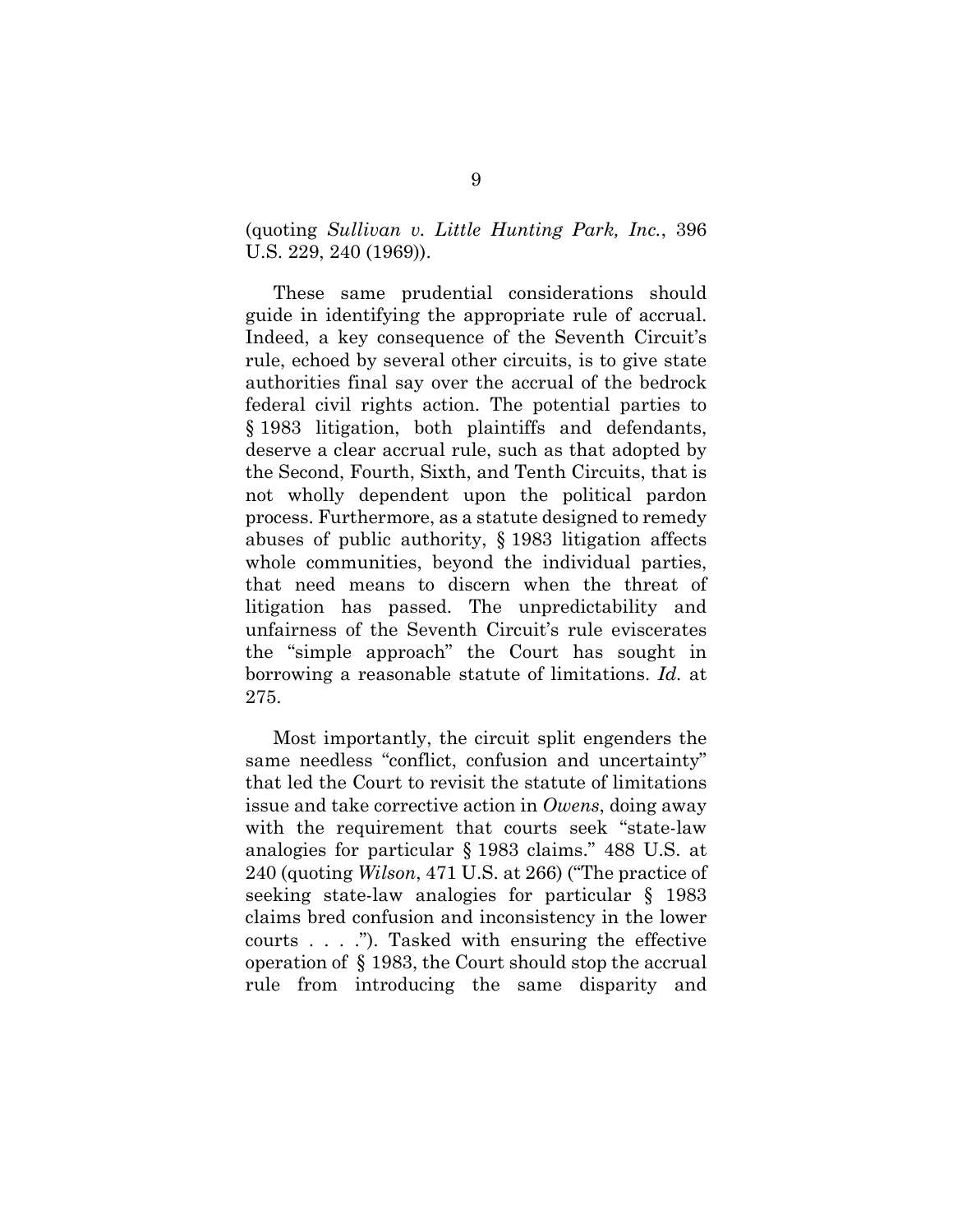uncertainty that previously beset the task of identifying the applicable statute of limitations.

## **II. Accrual Upon Release from Incarceration Would Best Serve All Interests by Providing Predictability and Fairness.**

A potential § 1983 claim is never dead under the Seventh Circuit's formulation. Rather, any number of years later, a governor may decide to breathe life into a claim that may have previously undergone numerous cycles of state and federal judicial review. Just as nothing in § 1983 supports a favorable termination accrual rule, it is absurd to suggest that Congress would provide state authorities the final say in whether and when a plaintiff may file a lawsuit under the "most important, and ubiquitous, [federal] civil rights statute." *Wilson*, 471 U.S. at 266.

Tying accrual under § 1983 to a pardon is inefficient and unfair to both plaintiffs and defendants. While a plaintiff seeking to pursue a § 1983 claim following release but with a conviction intact may face preclusion obstacles, those are properly "a matter of state law under [28 U.S.C.] § 1738 and," as Congress has directed, "should be dealt with in the same way as any other invocation of issue or claim preclusion." *Savory*, 947 F.3d at 434 (Easterbrook, J., dissenting). But a formerlyincarcerated plaintiff with a potentially viable § 1983 claim and a potential exception to preclusion, *see, e.g.*, Wright & Miller, Claim Preclusion—Exceptions to Claim Preclusion Rules, 18 Fed. Prac. & Proc. Juris. § 4415 (3d ed.), should not have the door to the courthouse closed simply because a particular gubernatorial administration refuses to exercise its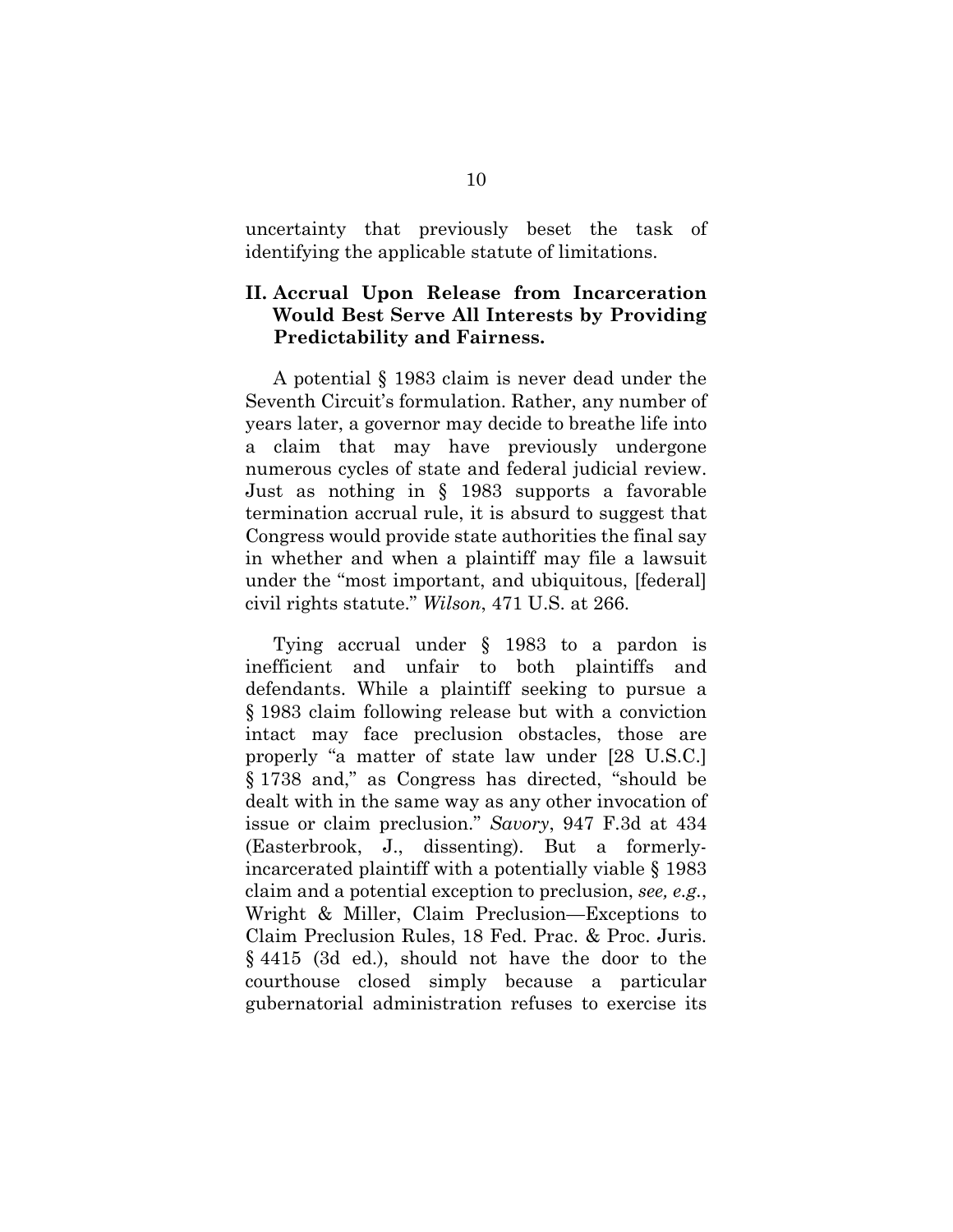discretion to grant a pardon, *see Savory*, 947 F.3d at 434 (Easterbrook, J., dissenting) ("Savory's victory today comes at a terrible price—the extinguishment of many substantively valid constitutional claims.").

Pardons are inherently unpredictable and may (and perhaps often do) issue for reasons wholly disconnected from fairness or justice. *See, e.g.*, Chad Flanders, *Pardons and the Theory of the "Second-Best"*, 65 FLA. L. REV. 1559 (2013) ("Pardons can all too often reflect patterns of racial bias, favoritism, and sheer randomness . . . ."); Katie R. Van Camp, Comment, *The Pardoning Power: Where Does Tradition End and Legal Regulation Begin?*, 83 MISS. L.J. 1271, 1284 (2014) ("Another problem with the pardon power is that, in some states, exercise of the power is not insulated from politics; that is, there is no protection from the political process when it comes to the pardon process."); *cf., e.g.*, Albert W. Alschuler, *Bill Clinton's Parting Pardon Party*, 100 J. CRIM. L. & CRIMINOLOGY 1131, 1132–33 (2010) ("In the three administrations that preceded Obama's, applicants with political connections and/or highpriced, well-connected lawyers bypassed the Department of Justice, disregarded its regulations, and obtained clemency on grounds not available to others."). Yet *Savory* allows such unpalatable motives to be determinative of accrual under § 1983, and it incentivizes formerly incarcerated individuals to continuously petition for a pardon in the hopes of favorable political winds. This incentive is reason enough to divorce pardons from the availability of a § 1983 claim.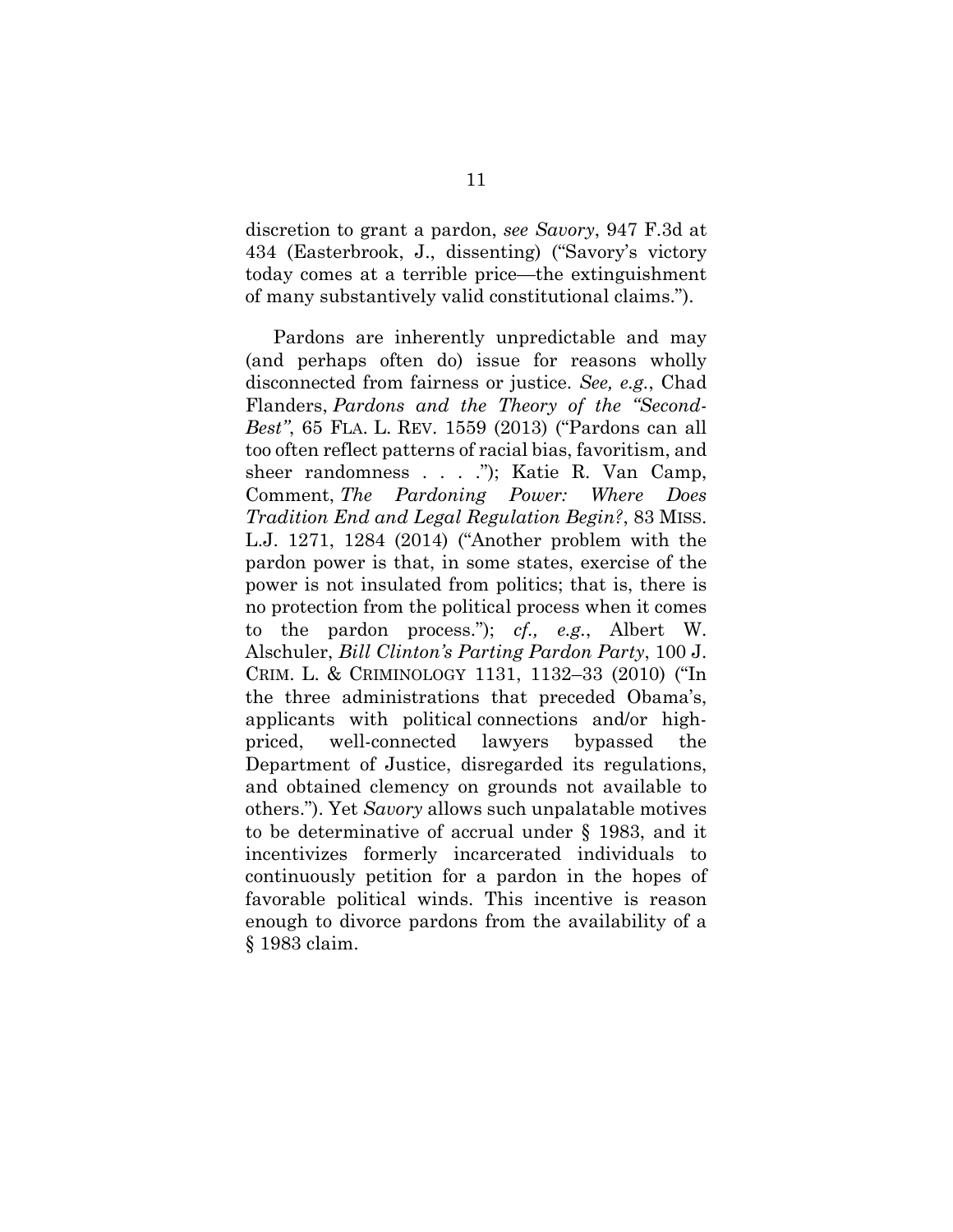"On a human level, uncertainty is costly to all parties." *Wilson*, 471 U.S. at 275 n.34. The uncertainty is unfair to defendants who lack any reasonable means to "calculate their contingent liabilities, not knowing with confidence when their delicts lie in repose." *Id.* Putative § 1983 defendants including long-retired public officials the estates of deceased officials—should (as any putative defendant) be able to reliably calculate when the risk of litigation will finally pass.

The consequences and uncertainty embodied by the lower court's ruling reverberate far beyond the immediate parties to a § 1983 claim. Municipalities and insurers must be able to ascertain when they may close the books on each year. Tying accrual to a pardon as opposed to the end of incarceration prevents *any* basis for making critical decisions about when the risk of a *Monell* action or an indemnification action brought by an official may finally pass. And risk pools cannot be expected to hold funds perpetually available for a fiscal year without some basis for believing that a potential suit may be forthcoming. The uncertainty and surprise of litigation occurring many years or decades following incarceration unnecessarily produces and prolongs ancillary litigation among these stakeholders over who should pay for the defense and results of § 1983 lawsuits.

In the end, taxpayers bear at least part of the burden of the inability to predict when or whether a § 1983 suit may someday arise—and for a reason (a pardon) that is disconnected from the fundamental remedial purpose of § 1983. Even plaintiffs suffer when monies that could otherwise go to deserving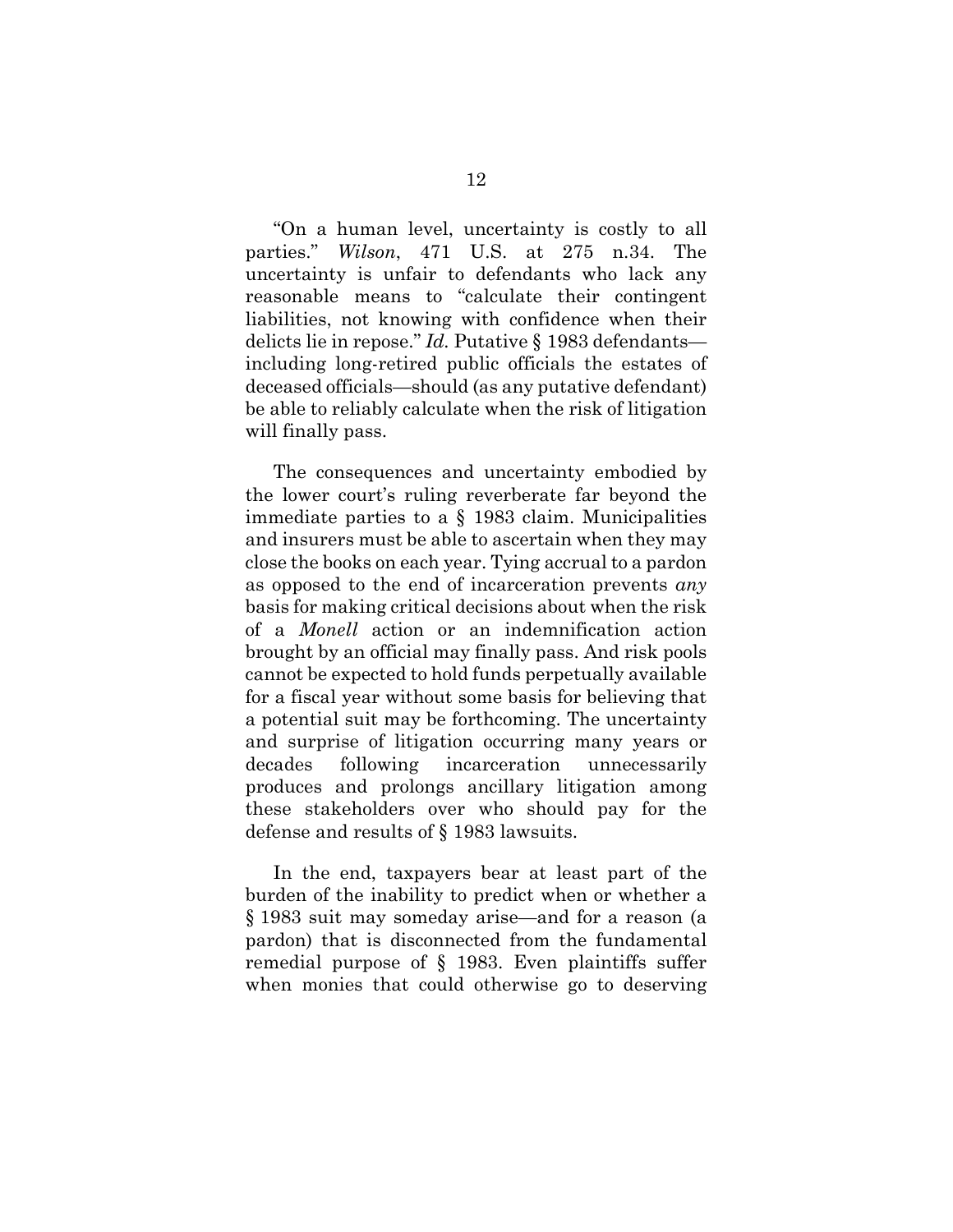claimants must instead be squandered in litigating questions posed by lawsuits arising at random, years after an individual is released from custody. *Cf., e.g.*, *Wilson*, 471 U.S. at 275 ("[T]he legislative purpose to create an effective remedy for the enforcement of federal civil rights is obstructed by uncertainty in the applicable statute of limitations, for *scarce resources must be dissipated by useless litigation on collateral matters*." (emphasis added)). Meanwhile, a straightforward accrual rule based upon the end of incarceration would ensure fairness for plaintiffs, fairness for defendants, and predictability for the myriad important systemic interests involved in a § 1983 lawsuit.

These consequences are precisely the sort of systemic issues that warrant clarifying the confusion engendered by footnote 10 of *Heck*. The Court aimed to implement the statute of limitations borrowing process of § 1988 with a "rule . . . that can be applied with ease and predictability in all 50 States." *Owens*, 488 U.S. at 243. The disparity among circuits deepened by the disparity among states in their pardoning processes[3](#page-17-0)—demonstrates that this enterprise has failed with respect to identifying a clear accrual rule, with disastrous consequences for a matter of great federal importance. Rather than allow the confusion to persist for what should be a straightforward issue of determining when a § 1983 claim accrues, the Court should grant the petition for

<span id="page-17-0"></span><sup>3</sup> *See 50-State Comparison: Pardon Policy & Practice*, Restoration of Rights Project (May 2020), https://tinyurl.com/pardpol50.